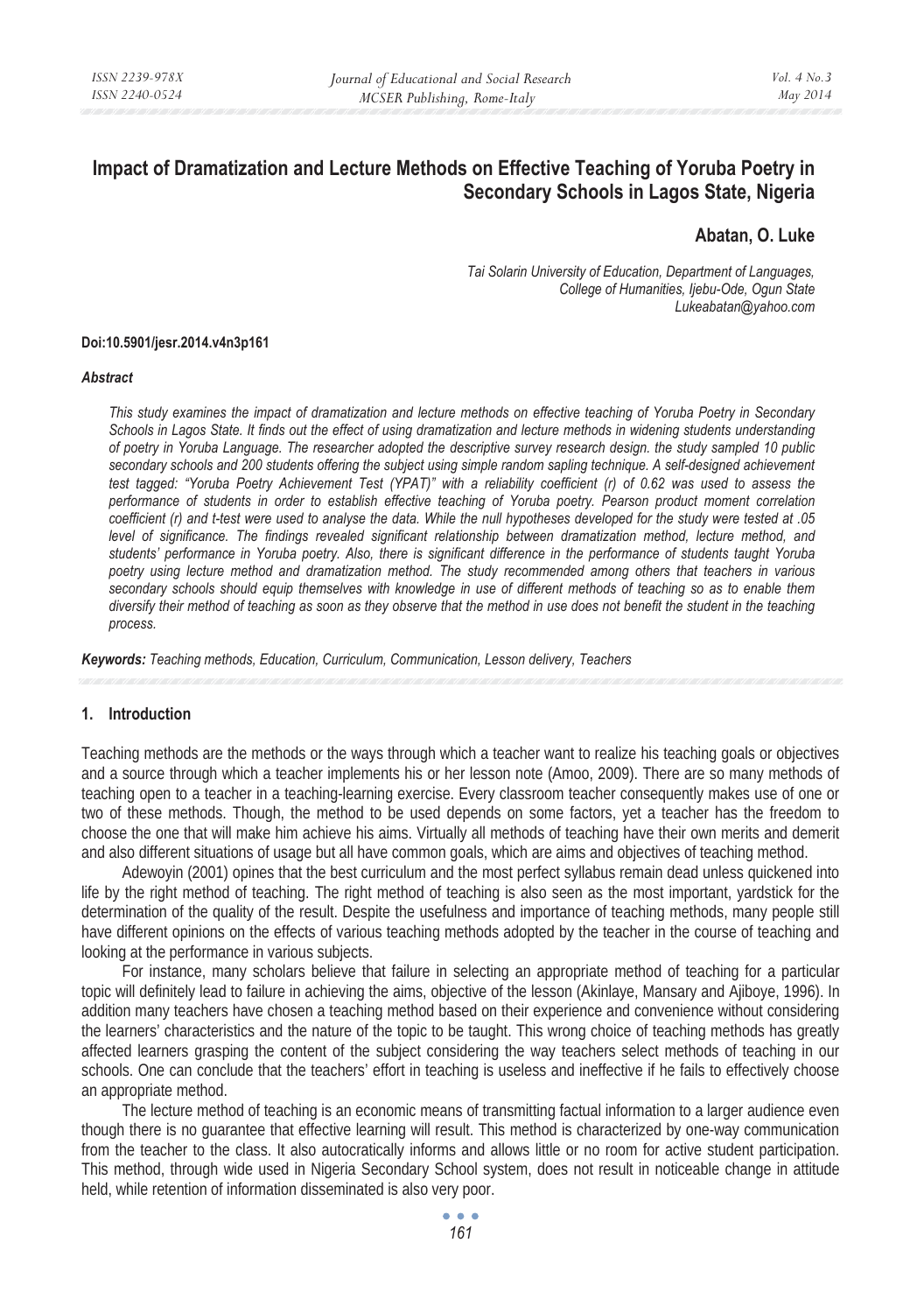| ISSN 2239-978X | Journal of Educational and Social Research | Vol. $4$ No. $3$ |
|----------------|--------------------------------------------|------------------|
| ISSN 2240-0524 | MCSER Publishing, Rome-Italy               | May 2014         |

Awoniyi (1997) views the concept of dramatization of real life situation by student. It is also natural method of learning. The method can be said to accomplish over objectives like self development, skill acquisition and to facilitate the understanding of other behaviour and emotion of other people. There is no doubt the type of effects it will have on teaching and learning of such subject like poetry in Yoruba.

Dramatization involves the use of acting to teach or learn. This can be inform or dramatization as a tools of achieving the objectives of teaching and learning Yoruba poetry, would equip the learner's with the right forms of values, skills to improve the standard and enhance other quality of life.

#### **2. Statement of the Problem**

This study examined the relationship between both dramatization and lecture methods and secondary school students' performance in Yoruba Poetry in Lagos State. Since the students' academic performance indicates how effective the methods used in the teaching are. It is the intension of the researcher to use the study findings in making useful recommendations on the effective teaching of Yoruba Poetry in secondary schools.

## **3. Research Questions**

The following research questions were raised to guide the study.

- 1. In what way is lecture method and dramatization method important in teaching Yoruba poetry?
- 2. Does the use of and dramatization methods have positive impact on the performance of students in Yoruba poetry?

## **4. Research Hypotheses**

- Ho<sub>1</sub>: There is no significant relationship between use of dramatization method and students' performance in Yoruba poetry.
- Ho2: There is no significant relationship between use of lecture method and students' performance in Yoruba poetry.
- Ho<sub>3</sub>: There is no significant difference in the performance of students taught Yoruba poetry using lecture method and dramatization method.

# **5. Methodology**

This research sample covered ten secondary schools in Lagos State. The ten secondary schools were randomly selected across the local government to serve as sample for the study using simple random sampling technique. The two methods (lecture and dramatization) were used to teach Yoruba poetry in five secondary schools respectively for the sake of comparison. While a self-designed achievement test tagged: "Yoruba Poetry Achievement Test (YPAT)" with a reliability coefficient (r) of 0.62 was developed to assess the performance of 200 Yoruba students in order to establish effective teaching of Yoruba poetry. The achievement test comprises two sections. Section A sought demographic information such as a name of the student, school, sex and age of the student while section B was based on the questions to get students response on the research topic. The data collected were analysed with the use of Pearson product moment correlation co-efficient (r) and t-test statistics, the null hypotheses developed for the study were tested through 0.05 level of significance.

# **6. Presentation of Results and Discussion**

The results of the study are presented according to the null hypotheses developed for the study.

Ho<sub>1</sub>: There is no significant relationship between use of dramatization method and students' performance in Yoruba poetry.

> $\bullet$   $\bullet$   $\bullet$ *162*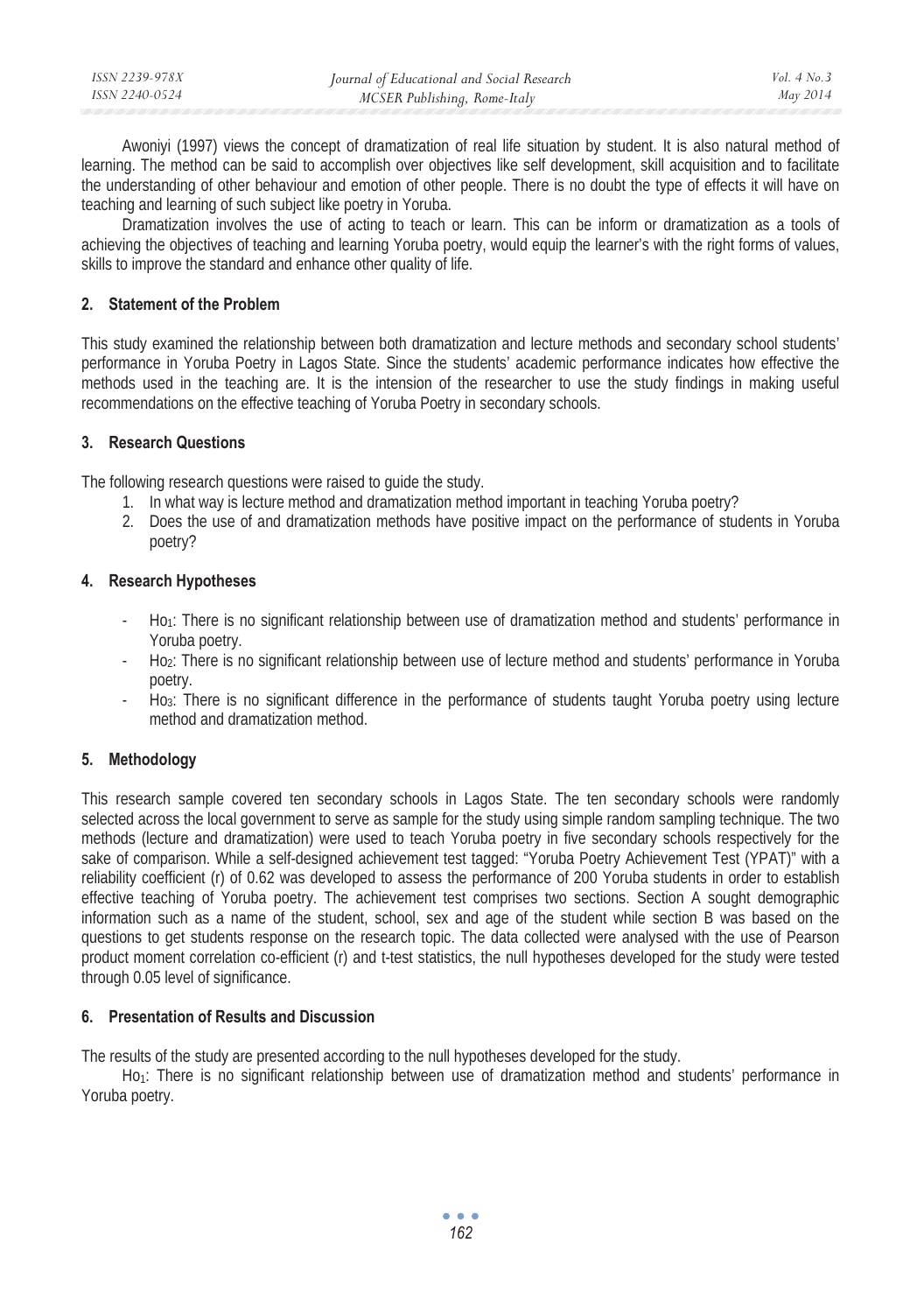**Table 1:** Relationship between Use of Dramatization Method and Students' Performance in Yoruba Poetry

| Variable                    |     | df  | Observed(r) | Tabulated(r) | Remark |  |
|-----------------------------|-----|-----|-------------|--------------|--------|--|
| Use of Dramatization Method | 200 |     |             |              |        |  |
|                             |     | 198 | 0.563       | 159          | Sia    |  |
| Students' Performance       | 200 |     |             |              |        |  |

 $P < 0.05$ 

From Table 1 above, the observed r = .563 and the tabulated r = .159 at 0.05 level of significance. The observed r - value is greater than the tabulated r -value. Therefore, the null hypothesis, which states that, there is no significant relationship between use of dramatization method and students' performance in Yoruba poetry, is rejected. This indicates that there is significant relationship between use of dramatization method and students' performance in Yoruba poetry.

This implies that dramatization method enhances the performance of students of Yoruba poetry in Secondary School. This result buttresses Rybuam (2005), who observed that dramatization method enhances the retention of knowledge acquired. It will equally broaden the students' understanding, which in turn reflects positively in their academic performance.

Ho2: There is no significant relationship between use of lecture method and students' performance in Yoruba poetry.

**Table 2:** Relationship between Use of Lecture Method and Students' Performance in Yoruba Poetry

| Variable              |     | df  | Observed(r) | Tabulated(r) | <b>Remark</b> |
|-----------------------|-----|-----|-------------|--------------|---------------|
| Use of Lecture Method | 200 |     |             |              |               |
|                       |     | 198 | 0.671       | 159          | Sia.          |
| Students' Performance | 200 |     |             |              |               |

P< 0.05

From Table 2 above, the observed r = .671 and the tabulated r = .159 at 0.05 level of significance. The observed r - value is greater than the tabulated r -value. Therefore, the null hypothesis, which states that, there is no significant relationship between use of lecture method and students' performance in Yoruba poetry, is rejected. This indicates that there is significant relationship between use of lecture method and students' performance in Yoruba poetry.

This result is in agreement with Adewoyin (2001), who found that lecture method is significantly related to student achievement because it allows the teacher to cover a large number of topics of the syllabus. While the result of the present study disagrees with Clerk (2002) and Rivlin, (2001), who believed that that lecture method is not effective at lower level of education but only adequate at higher level of education due to the background of the students at such level.

Ho3: There is no significant difference in the performance of students taught Yoruba poetry using lecture method and dramatization method.

**Table 3:** Difference in the Performance of Students Taught Yoruba Poetry Using Lecture and Methods

| <b>Variables</b>                                         |               |      | Number Mean Std Dev. Df t.obs t.tab P Remark |     |      |             |  |
|----------------------------------------------------------|---------------|------|----------------------------------------------|-----|------|-------------|--|
| Performance of Students Taught with Dramatization Method | $11200$ $113$ | 35.8 |                                              | 198 | 2.12 | $1.96$ 0.05 |  |
| Performance of Students Taught with Lecture Method       | 200           | 53.2 |                                              |     |      |             |  |

Table 3 above shows that the observed  $t = 2.12$  and the tabulated  $t = .1.96$  at 0.05 level of significance. The observed  $t$ value is greater than the tabulated t - value. Therefore, the null hypothesis, which states that, there is no significant difference in the performance of students taught Yoruba poetry using lecture method and dramatization method, is rejected. This indicates that there is significant difference in the performance of students taught Yoruba poetry using lecture method and dramatization method.

This result is unconnected with the fact that the methods used in teaching the students are different. This also indicates that one method is more effective than the other as reflected in the students' performances. This result is in agreement with Akinlaye, Mansary, and Ajiboye (1996), who found that the method of teaching has significant